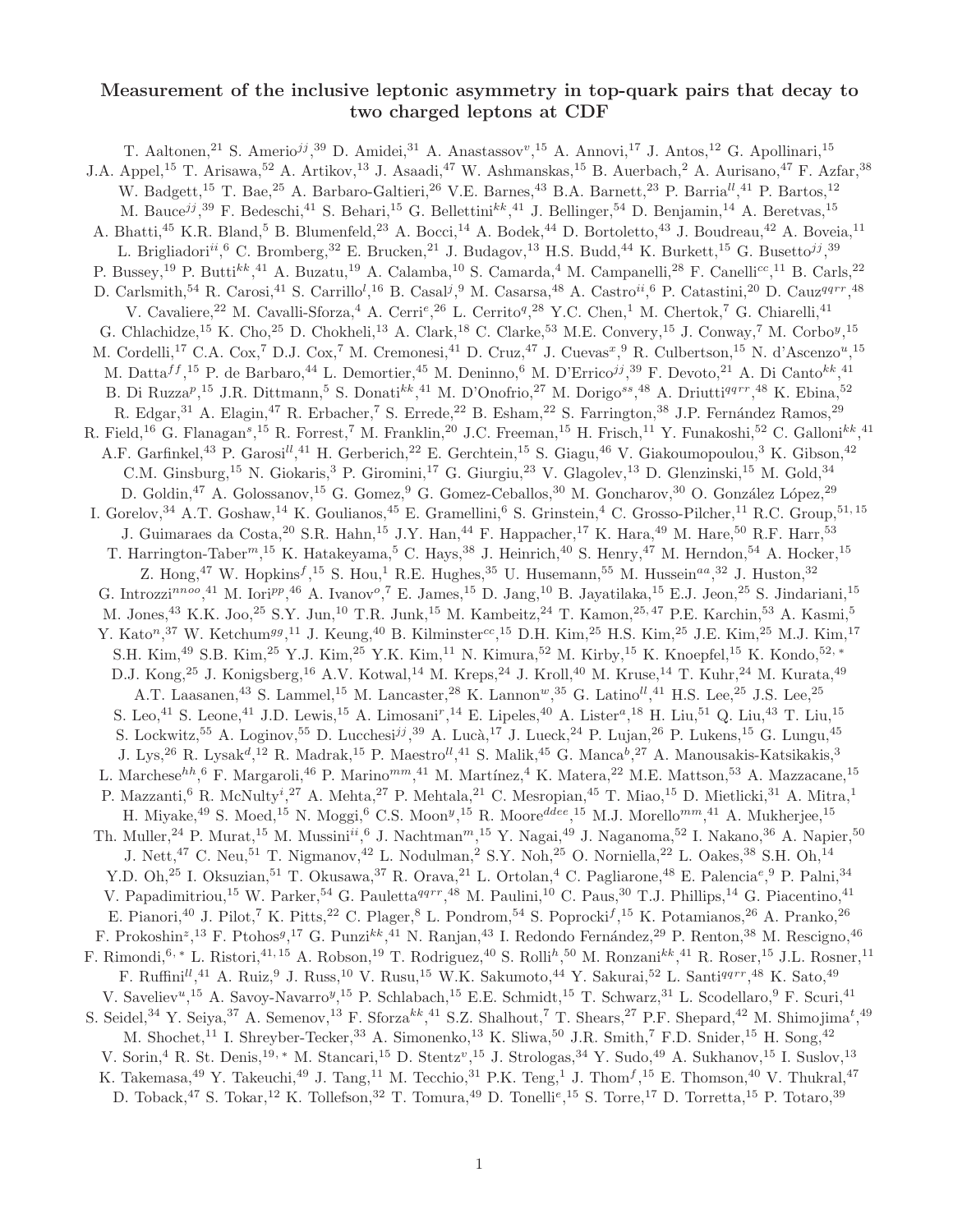M. Trovato<sup>mm</sup>,<sup>41</sup> F. Ukegawa,<sup>49</sup> S. Uozumi,<sup>25</sup> F. Vázquez<sup>l</sup>,<sup>16</sup> G. Velev,<sup>15</sup> C. Vellidis,<sup>15</sup> C. Vernieri<sup>mm</sup>,<sup>41</sup>

M. Vidal,<sup>43</sup> R. Vilar,<sup>9</sup> J. Vizán<sup>bb</sup>,<sup>9</sup> M. Vogel,<sup>34</sup> G. Volpi,<sup>17</sup> P. Wagner,<sup>40</sup> R. Wallny<sup>j</sup>,<sup>15</sup> S.M. Wang,<sup>1</sup> D. Waters,<sup>28</sup>

W.C. Wester III,<sup>15</sup> D. Whiteson<sup>c</sup>,<sup>40</sup> A.B. Wicklund,<sup>2</sup> S. Wilbur,<sup>7</sup> H.H. Williams,<sup>40</sup> J.S. Wilson,<sup>31</sup> P. Wilson,<sup>15</sup>

B.L. Winer,<sup>35</sup> P. Wittich<sup>f</sup>,<sup>15</sup> S. Wolbers,<sup>15</sup> H. Wolfe,<sup>35</sup> T. Wright,<sup>31</sup> X. Wu,<sup>18</sup> Z. Wu,<sup>5</sup> K. Yamamoto,<sup>37</sup>

D. Yamato,  $37$  T. Yang,  $15$  U.K. Yang,  $25$  Y.C. Yang,  $25$  W.-M. Yao,  $26$  G.P. Yeh,  $15$  K. Yi<sup>m</sup>,  $15$  J. Yoh,  $15$ 

K. Yorita,<sup>52</sup> T. Yoshida<sup>k</sup>,<sup>37</sup> G.B. Yu,<sup>14</sup> I. Yu,<sup>25</sup> A.M. Zanetti,<sup>48</sup> Y. Zeng,<sup>14</sup> C. Zhou,<sup>14</sup> and S. Zucchelli<sup>ii6</sup>

(CDF Collaboration)†

*Institute of Physics, Academia Sinica, Taipei, Taiwan 11529, Republic of China*

*Argonne National Laboratory, Argonne, Illinois 60439, USA*

*University of Athens, 157 71 Athens, Greece*

*Institut de Fisica d'Altes Energies, ICREA, Universitat Autonoma de Barcelona, E-08193, Bellaterra (Barcelona), Spain*

*Baylor University, Waco, Texas 76798, USA*

*Istituto Nazionale di Fisica Nucleare Bologna,* ii*University of Bologna, I-40127 Bologna, Italy*

*University of California, Davis, Davis, California 95616, USA*

*University of California, Los Angeles, Los Angeles, California 90024, USA*

*Instituto de Fisica de Cantabria, CSIC-University of Cantabria, 39005 Santander, Spain*

*Carnegie Mellon University, Pittsburgh, Pennsylvania 15213, USA*

*Enrico Fermi Institute, University of Chicago, Chicago, Illinois 60637, USA*

*Comenius University, 842 48 Bratislava, Slovakia; Institute of Experimental Physics, 040 01 Kosice, Slovakia*

*Joint Institute for Nuclear Research, RU-141980 Dubna, Russia*

*Duke University, Durham, North Carolina 27708, USA*

*Fermi National Accelerator Laboratory, Batavia, Illinois 60510, USA*

*University of Florida, Gainesville, Florida 32611, USA*

*Laboratori Nazionali di Frascati, Istituto Nazionale di Fisica Nucleare, I-00044 Frascati, Italy*

*University of Geneva, CH-1211 Geneva 4, Switzerland*

*Glasgow University, Glasgow G12 8QQ, United Kingdom*

*Harvard University, Cambridge, Massachusetts 02138, USA*

*Division of High Energy Physics, Department of Physics, University of Helsinki,*

*FIN-00014, Helsinki, Finland; Helsinki Institute of Physics, FIN-00014, Helsinki, Finland*

*University of Illinois, Urbana, Illinois 61801, USA*

*The Johns Hopkins University, Baltimore, Maryland 21218, USA*

<sup>24</sup>*Institut für Experimentelle Kernphysik, Karlsruhe Institute of Technology, D-76131 Karlsruhe, Germany* 

*Center for High Energy Physics: Kyungpook National University,*

*Daegu 702-701, Korea; Seoul National University, Seoul 151-742,*

*Korea; Sungkyunkwan University, Suwon 440-746,*

*Korea; Korea Institute of Science and Technology Information,*

*Daejeon 305-806, Korea; Chonnam National University,*

*Gwangju 500-757, Korea; Chonbuk National University, Jeonju 561-756,*

*Korea; Ewha Womans University, Seoul, 120-750, Korea*

*Ernest Orlando Lawrence Berkeley National Laboratory, Berkeley, California 94720, USA*

*University of Liverpool, Liverpool L69 7ZE, United Kingdom*

*University College London, London WC1E 6BT, United Kingdom*

*Centro de Investigaciones Energeticas Medioambientales y Tecnologicas, E-28040 Madrid, Spain*

*Massachusetts Institute of Technology, Cambridge, Massachusetts 02139, USA*

*University of Michigan, Ann Arbor, Michigan 48109, USA*

*Michigan State University, East Lansing, Michigan 48824, USA*

*Institution for Theoretical and Experimental Physics, ITEP, Moscow 117259, Russia*

*University of New Mexico, Albuquerque, New Mexico 87131, USA*

*The Ohio State University, Columbus, Ohio 43210, USA*

*Okayama University, Okayama 700-8530, Japan*

*Osaka City University, Osaka 558-8585, Japan*

*University of Oxford, Oxford OX1 3RH, United Kingdom*

*Istituto Nazionale di Fisica Nucleare, Sezione di Padova,* jj*University of Padova, I-35131 Padova, Italy*

*University of Pennsylvania, Philadelphia, Pennsylvania 19104, USA*

*Istituto Nazionale di Fisica Nucleare Pisa,* kk*University of Pisa,*

ll*University of Siena,* mm*Scuola Normale Superiore,*

*I-56127 Pisa, Italy,* nn*INFN Pavia, I-27100 Pavia,*

*Italy,* oo*University of Pavia, I-27100 Pavia, Italy*

*University of Pittsburgh, Pittsburgh, Pennsylvania 15260, USA*

*Purdue University, West Lafayette, Indiana 47907, USA*

*University of Rochester, Rochester, New York 14627, USA*

*The Rockefeller University, New York, New York 10065, USA*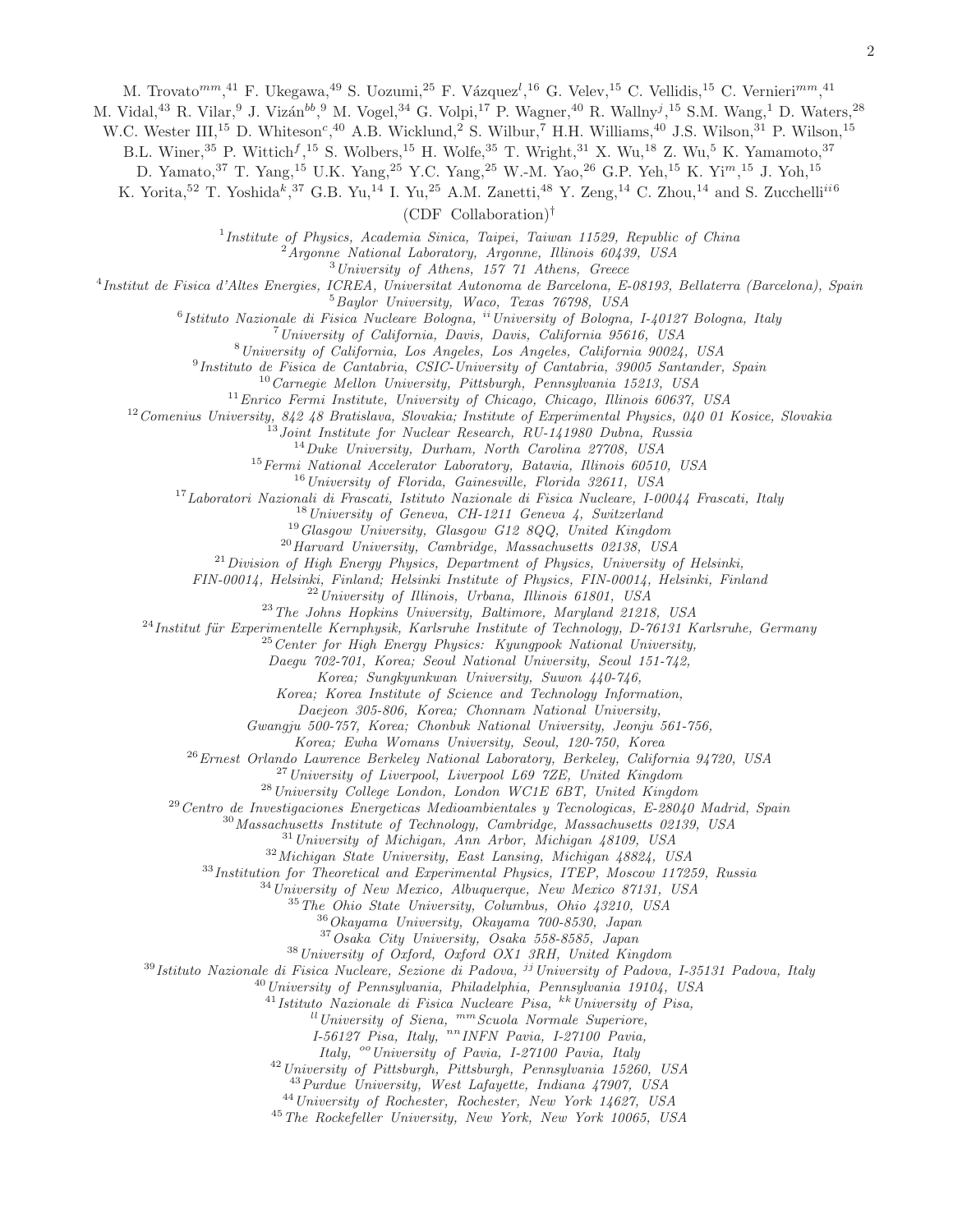<sup>46</sup>*Istituto Nazionale di Fisica Nucleare, Sezione di Roma 1,*

pp*Sapienza Universit`a di Roma, I-00185 Roma, Italy*

<sup>47</sup>*Mitchell Institute for Fundamental Physics and Astronomy,*

*Texas A&M University, College Station, Texas 77843, USA*

<sup>48</sup>*Istituto Nazionale di Fisica Nucleare Trieste,* qq*Gruppo Collegato di Udine,*

rr*University of Udine, I-33100 Udine, Italy,* ss*University of Trieste, I-34127 Trieste, Italy*

<sup>49</sup>*University of Tsukuba, Tsukuba, Ibaraki 305, Japan*

<sup>50</sup>*Tufts University, Medford, Massachusetts 02155, USA*

<sup>51</sup>*University of Virginia, Charlottesville, Virginia 22906, USA*

<sup>52</sup>*Waseda University, Tokyo 169, Japan*

<sup>53</sup>*Wayne State University, Detroit, Michigan 48201, USA*

<sup>54</sup>*University of Wisconsin, Madison, Wisconsin 53706, USA*

<sup>55</sup>*Yale University, New Haven, Connecticut 06520, USA*

(Dated: June 17, 2014)

We measure the inclusive forward–backward asymmetry of the charged-lepton pseudorapidities from top-quark pairs produced in proton–antiproton collisions, and decaying to final states that contain two charged leptons (electrons or muons). The data is collected with the Collider Detector at Fermilab and corresponds to an integrated luminosity of 9.1 fb<sup>−</sup><sup>1</sup> . We measure the leptonic forward–backward asymmetry,  $A_{\text{FB}}^{\ell}$ , to be  $0.072 \pm 0.060$  and the leptonic pair forward–backward asymmetry,  $A_{\text{FB}}^{\ell\ell}$ , to be 0.076  $\pm$  0.082. The measured values can be compared with the standard model predictions of  $A_{\text{FB}}^{\ell} = 0.038 \pm 0.003$  and  $A_{\text{FB}}^{\ell\ell} = 0.048 \pm 0.004$ , respectively. Additionally, we combine the  $A_{\text{FB}}^{\ell}$  result with a previous determination from a final state with a single lepton and hadronic jets and obtain  $A_{\text{FB}}^{\ell} = 0.090_{-0.026}^{+0.028}$ .

One special property of the production of top quark– antitop quark pairs  $(t\bar{t})$  in proton–antiproton collisions at the Fermilab Tevatron is the forward–backward asymmetry  $(A_{\text{FB}}^{t\bar{t}})$ , which refers to the preference of top quarks to follow the proton direction, forward, and antitop quarks to follow the opposite direction, backward. Recent measurements of  $\overline{A_{\text{FB}}^{t\bar{t}}}$  [1–3] show deviations from the prediction calculated assuming the standard model (SM) of particle physics [4]. This has triggered substantial interest in the physics community as the SM predicts only small asymmetry due to interference among diagrams starting at next-to-leading order (NLO), while non-SM particles or interactions could modify  $A_{\text{FB}}^{t\bar{t}}$  significantly [5].

A separate set of useful observables relies on the pseudorapidities  $(\eta)$  of the charged leptons that can originate from the cascade decays of the top quarks. These are the asymmetry in the charge-weighted  $\eta$  of the charged lepton  $(\ell,$  where we only consider electrons and muons), the so-called leptonic forward–backward asymmetry  $(A_{\text{FB}}^{\ell}),$  and the leptonic pair forward–backward asymmetry  $(A_{\text{FB}}^{\ell\ell})$  for the final state with two charged leptons (dilepton final state), defined with the  $\eta$  difference between the two charged leptons [6]. In a hypothetical scenario where  $t\bar{t}$  pairs could be produced via a gluon with axial couplings ("axigluon"),  $A_{\text{FB}}^{t\bar{t}}$  could deviate from its SM value; equally interesting, the various axigluon couplings to the top quarks could result in the same value of  $A_{\text{FB}}^{t\bar{t}}$ , but with very different values of  $A_{\text{FB}}^{\ell}$ and  $A_{\text{FB}}^{\ell\ell}$  [7].

In this Letter, we summarize the measurements of the  $A_{\text{FB}}^{\ell}$  and the  $A_{\text{FB}}^{\ell\ell}$  in the dilepton final state using the data collected by the CDF II detector during the full

Tevatron Run II period, with an integrated luminosity of  $9.1 \text{ fb}^{-1}$  [8]. These measurements have the experimental advantage of exploiting the precisely measured angles of the lepton trajectories, which simplifies the analysis by not requiring reconstruction of the four-momenta of the top-quark pairs and reduces systematic uncertainties [9]. The measured asymmetries are reported at parton-level in that they are corrected for the detector and selection effects and are inclusive in that they are extrapolated to the full  $\eta$  range. These measurements are complementary to the previous measurement of  $A_{\rm FB}^{\ell}$  in the final state involving one lepton and jets (lepton+jets final state) [9] as they have a different signal topology, independent background estimation techniques and an extended lepton  $\eta$  coverage to the high  $\eta$  regime that is most sensitive to beyond-SM scenarios. Additionally, we report on the combined  $A_{\text{FB}}^{\ell}$  result from the two final states.

The CDF II detector, described in detail in Ref. [10], is a general-purpose particle detector employing a large charged-particle tracking volume inside a solenoidal magnetic field coaxial with the beam direction, surrounded by calorimeters and muon detectors. We use a cylindrical coordinate system with the origin at the center of the detector, z pointing in the direction of the proton beam,  $\theta$  and  $\phi$  representing the polar and azimuthal angles, respectively, and  $\eta = -\ln \tan(\theta/2)$ . The transverse momentum  $p_T$  is defined as  $p \sin \theta$ ; the transverse energy  $E_T$  as  $E \sin \theta$ .

A sample enriched in  $t\bar{t}$  events in the dilepton final state  $(t\bar{t} \rightarrow \ell^+ \ell^- \nu \bar{\nu} b \bar{b})$  is selected by requiring two oppositely charged leptons, two or more narrow clusters of energy deposits in the calorimeters, corresponding to collimated clusters of incident hadrons (jets), and an im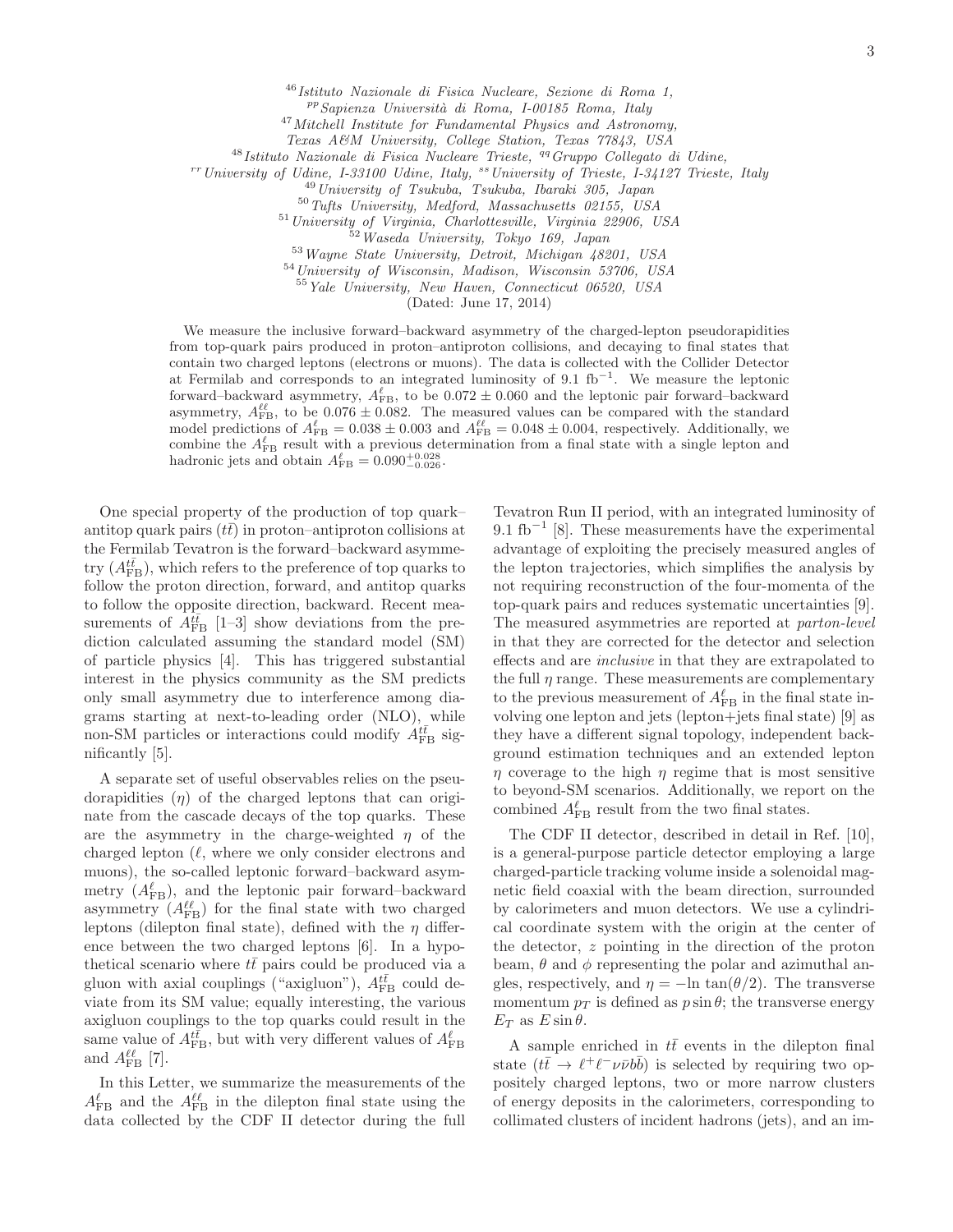balance in the total event transverse momentum (missing transverse energy [11], or  $\not\hspace{-.15cm}E_T$ ) that is consistent with the presence of two neutrinos. Specifically, we require events to pass the same requirements that were used in the measurement of the  $t\bar{t}$  cross section [12], except that we release the requirement that at least one jet has the signature of originating from b-quark fragmentation [13], and raise the minimum dilepton invariant mass requirement from 5 to 10  $\text{GeV}/c^2$  to reduce background modeling uncertainties.

Several physical processes mimic the signature of topquark pairs in the dilepton final state, such as production of a Z boson or a virtual photon with jets  $(Z/\gamma^*+{\rm jets})$ , production of a  $W$  boson with jets  $(W+jets)$ , diboson production (WW, WZ, ZZ and  $W\gamma$ ), and  $t\bar{t}$  production where one of the  $W$  bosons from the top-quark pair decays hadronically and one jet from bottom-quark hadronization or W-boson hadronic decay is misidentified as a lepton ( $t\bar{t}$  non-dilepton). The estimation of background and SM  $t\bar{t}$  signal is based on the methods of Ref. [12], which exploits both Monte Carlo (MC) simulations and data-based techniques. For the simulations, leading-order event generators are configured to use the CTEQ6.1L set of parton-distribution functions, while NLO event generators use CTEQ6.1M. PYTHIA [14] is used to model the parton hadronization; a geant-based simulation [15, 16] is used to model the detector response. A  $t\bar{t}$  sample to estimate signal and the  $t\bar{t}$  nondilepton background is generated with a top-quark mass of 172.5 GeV/ $c^2$  using the POWHEG generator [17-20] and is normalized to the theoretical cross section of 7.4 pb [21]. The expected rates of background processes and the signal, together with the observed number of events selected from data, are listed in Table I. Excellent agreement is observed.

| Source                          | Events         |
|---------------------------------|----------------|
| Diboson                         | $31 + 6$       |
| $Z/\gamma^*+{\rm jets}$         | $50\pm6$       |
| $W+{\rm jets}$                  | $64 + 17$      |
| $t\bar{t}$ non-dilepton         | $14.6 \pm 0.8$ |
| Total background                | $160 + 21$     |
| $t\bar{t}$ ( $\sigma$ = 7.4 pb) | $408 + 19$     |
| Total SM expectation            | $568 + 40$     |
| Observed                        | 569            |

TABLE I. Expected number of events in data along with the observed number of events, passing all event selections. The quoted uncertainties in each row are the total uncertainties calculated in the same way as Ref. [12].

Assuming charge-parity symmetry, the  $A_{\rm FB}^{\ell}$  can be defined combining leptons of both charges [9] as

$$
A_{\rm FB}^{\ell} = \frac{N(q_{\ell}\eta_{\ell} > 0) - N(q_{\ell}\eta_{\ell} < 0)}{N(q_{\ell}\eta_{\ell} > 0) + N(q_{\ell}\eta_{\ell} < 0)},
$$
(1)

where N is the number of leptons,  $q_{\ell}$  is the lepton elec-

tric charge, and  $\eta_{\ell}$  is the lepton pseudorapidity. Studies of the correlation between the two charged leptons show negligible effect on the measurement. An NLO SM calculation with both quantum-chromodynamics effects and electroweak effects predicts  $A_{\text{FB}}^{\ell} = 0.038 \pm 0.003$  [4]. If the genuine value of  $A_{FB}^{t\bar{t}}$  would be that measured by the CDF collaboration [1], the predicted value for  $A_{\text{FB}}^{\ell}$  for top quarks decaying according to the SM would be  $0.070 < A_{\text{FB}}^{\ell} < 0.076$  [9]. Previous measurements of  $A_{\text{FB}}^{\ell}$  in the lepton+jets final state by the CDF collaboration and in the lepton+jets and dilepton final states by the D0 collaboration found  $0.094_{-0.029}^{+0.032}$  [9] and  $0.047\pm0.027$  [22, 23], respectively. A second observable,  $A_{\text{FB}}^{\ell\ell}$ , can be defined in the dilepton final state analogously to  $A_{\text{FB}}^{t\bar{t}}$  as

$$
A_{\text{FB}}^{\ell\ell} = \frac{N(\Delta\eta > 0) - N(\Delta\eta < 0)}{N(\Delta\eta > 0) + N(\Delta\eta < 0)},
$$
 (2)

where  $\Delta \eta = \eta_{\ell^+} - \eta_{\ell^-}$ . An NLO SM prediction yields  $A_{\text{FB}}^{\ell\ell} = 0.048 \pm 0.004$  [4]. The D0 collaboration measured  $A_{\text{FB}}^{\ell\ell} = 0.123 \pm 0.056$  [22].

We simulate  $t\bar{t}$  production and decay in various plausible SM and beyond-SM scenarios to study hypothetical variations in the expected  $q_{\ell} \eta_{\ell}$  spectrum. The benchmark SM  $t\bar{t}$  sample generated with POWHEG gives partonlevel inclusive values of  $A_{\text{FB}}^{\ell} = 0.024$  and  $A_{\text{FB}}^{\ell\ell} = 0.030$ . These predictions are different from the NLO SM calculation in Ref. [4] since the simulation does not account for the electroweak corrections [24]. We studied a large number of beyond-SM scenarios with axigluons of a wide variety of masses  $(200-2000 \text{ GeV}/c^2)$  and different couplings to the quarks using madgraph [25]. Of particular interest are a class of relatively light and wide axigluons (with masses at 200 GeV/ $c^2$  and widths at 50 GeV) with left-handed, right-handed, and axial axigluon couplings to the quarks [7]. Each predicts an  $A_{\text{FB}}^{t\bar{t}}$  value similar to that observed by the CDF collaboration [1], but the polarization of the top quarks results in different values of  $A_{\text{FB}}^{\ell}$  (-0.063, 0.050, and 0.151, respectively) and  $A_{\text{FB}}^{\ell\ell}$ (−0.092, 0.066, and 0.218, respectively). Thus, our simulations effectively span a reasonable model space, as well as a final observable range that is wide and centered on the SM-expected value.

Due to the limited detector coverage  $(|\eta_l| < 2.0$  for electrons and  $|\eta_l|$  < 1.1 for muons), imperfect detector acceptance, and contamination from background sources, a correction and extrapolation procedure is needed to determine the parton-level inclusive  $A_{\text{FB}}^{\ell}$  from the data. Studies with the various simulated samples, including the models listed above as well as SM samples generated with PYTHIA [14] and ALPGEN [26], show that the  $q_{\ell} \eta_{\ell}$  distribution of the leptons at parton level approximately follows the sum of two Gaussian distributions with common means, and widths and proportions independent of the simulated model [27]. The asymmetry in each scenario arises from the shift of the mean of the  $q_{\ell} \eta_{\ell}$  distribu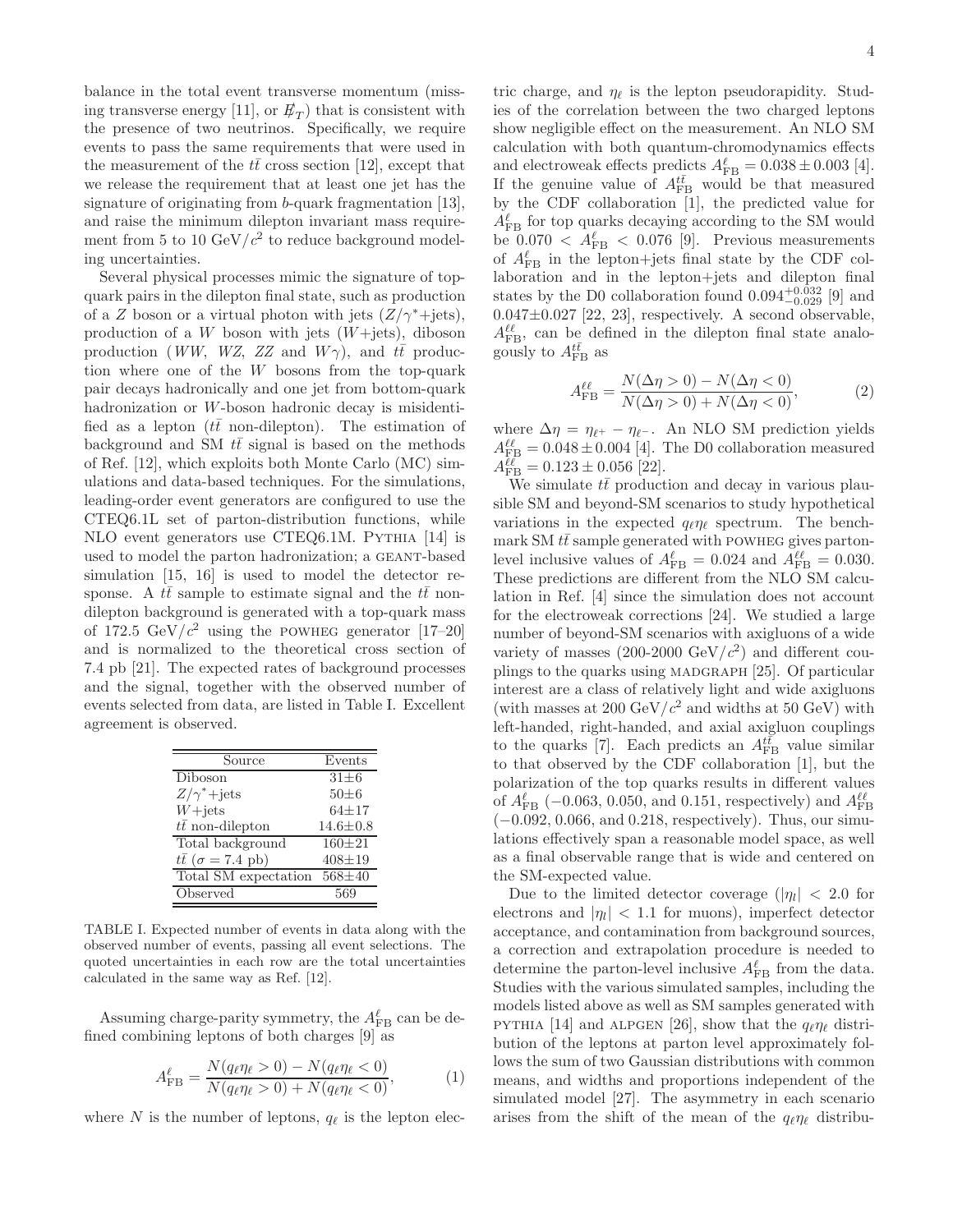tion. Using this knowledge, we follow a procedure that is similar to that described in Ref. [9] to account for the detector coverage, detector acceptance and background effects described above. The  $q_{\ell} \eta_{\ell}$  distribution of leptons is decomposed into a symmetric part and an asymmetric part as functions of  $q_{\ell} \eta_{\ell}$  in the range  $q_{\ell} \eta_{\ell} \geq 0$ ,

$$
S(q_{\ell}\eta_{\ell}) = \frac{\mathcal{N}(q_{\ell}\eta_{\ell}) + \mathcal{N}(-q_{\ell}\eta_{\ell})}{2}, \text{and} \tag{3a}
$$

$$
\mathcal{A}(q_{\ell}\eta_{\ell}) = \frac{\mathcal{N}(q_{\ell}\eta_{\ell}) - \mathcal{N}(-q_{\ell}\eta_{\ell})}{\mathcal{N}(q_{\ell}\eta_{\ell}) + \mathcal{N}(-q_{\ell}\eta_{\ell})},
$$
(3b)

where  $\mathcal{N}(q_{\ell}\eta_{\ell})$  represents the number of events as a function of  $q_{\ell}\eta_{\ell}$ . The differential contribution to the inclusive  $A_{\text{FB}}^{\ell}$  as a function of  $q_{\ell}\eta_{\ell}$  is calculated as

$$
\frac{\mathcal{S}(q_{\ell}\eta_{\ell})\mathcal{A}(q_{\ell}\eta_{\ell})}{\int_0^{\infty} d(q'_{\ell}\eta'_{\ell}) \mathcal{S}(q'_{\ell}\eta'_{\ell})},\tag{4}
$$

and the inclusive  $A_{\text{FB}}^{\ell}$  defined in Eq. (1) is then written as the integral of Eq. (4),

$$
A_{\text{FB}}^{\ell} = \frac{\int_0^{\infty} d(q_{\ell}\eta_{\ell}) \ S(q_{\ell}\eta_{\ell}) \mathcal{A}(q_{\ell}\eta_{\ell})}{\int_0^{\infty} d(q_{\ell}'\eta_{\ell}') \ S(q_{\ell}'\eta_{\ell}')}.
$$
(5)

The measurement methodology is simplified because the symmetric part of the  $q_{\ell}\eta_{\ell}$  distributions at parton level is very similar across models as the mean of the  $q_{\ell} \eta_{\ell}$  distribution is always close to zero in all models and small compared to the width, which is always around unity. We observe that using the distribution from any simulated sample only introduces an uncertainty that is tiny compared to the dominant uncertainties. The methodology also benefits from the fact that the symmetric part of the detector acceptance effect is cancelled out in Eq. (3b). Since the detector acceptance, including the effects caused by lepton reconstruction, behaves in a symmetric way in the dilepton final state, no detector acceptance corrections are found to be needed as in Ref. [9]. Additionally, the differential asymmetry described in Eq. (3b) is readily measured and allows for discrimination among models with different values of  $A_{\text{FB}}^{\ell}$ . For  $q_{\ell} \eta_{\ell} < 2.5$ , the differential asymmetry in Eq. (3b) is modeled accurately by the simplified functional form

$$
\mathcal{A}(q_{\ell}\eta_{\ell}) = a \cdot \tanh\left(\frac{q_{\ell}\eta_{\ell}}{2}\right) \tag{6}
$$

where a is the only free parameter related to  $A_{\text{FB}}^{\ell}$ .

Figure 1 shows the differential contribution to the inclusive  $A_{\text{FB}}^{\ell}$  expected at parton level from the POWHEG simulation, along with comparisons to predictions from the two-Gaussian model and the functional form of Eq. (6). Both models describe the distribution accurately. The integral gives the total inclusive asymmetry. The fraction of the unmeasured asymmetry where  $|q_{\ell}\eta_{\ell}| > 2.0$  is approximately 11%. The shapes of this distribution for all the simulated samples are very similar, supporting the methodology.



FIG. 1. Differential contribution to  $A_{\text{FB}}^{\ell}$  for the POWHEG simulation of  $t\bar{t}$  production. The solid curve shows the estimation with Eq. (4) where  $\mathcal{A}(q_{\ell}\eta_{\ell})$  is obtained with a fit of Eq. (6) on the asymmetric part of the  $q_{\ell} \eta_{\ell}$  spectrum from the sample, and  $\mathcal{S}(q_{\ell}\eta_{\ell})$  is directly from the sample; the dashed curve is from the two-Gaussian model [27]. The vertical dashed line indicates the outer limits of the acceptance regions for charged leptons which is  $|q_{\ell}\eta_{\ell}| = 2.0$ .

The strategy is to measure the shape of the asymmetric component of the data after background subtraction and use the symmetric component of the parton-level  $q_{\ell} \eta_{\ell}$ distribution from the POWHEG  $t\bar{t}$  sample to reproduce the parton-level inclusive value of  $A_{\text{FB}}^{\ell}$ . This method includes the correction for the acceptance of the detected leptons and extrapolation for the undetected ones. It is validated using the SM and beyond-SM physics scenarios. For both the two-Gaussian model and the simplified functional form of Eq. (6), the method returns  $A_{\text{FB}}^{\ell}$ values that are consistent with the parton-level inclusive values. The most significant discrepancy is assigned as the asymmetric-modeling systematic uncertainty, which is  $\pm 0.006$  and covers any possible bias observed.

The observed distribution of  $q_{\ell}\eta_{\ell}$  is shown in Fig. 2(a) along with the SM expectations from the  $t\bar{t}$  signal and backgrounds. The shapes are well described by the expectations. Figure 2(b) shows the asymmetric component of the data after background subtraction along with the best fit description, which yields a value of  $a = 0.21 \pm 0.15$ (stat). Applying Eq. (5), we find  $A_{\text{FB}}^{\ell} =$  $0.072 \pm 0.052$ (stat).

The dominant source of systematic uncertainty is due to the background uncertainties and is estimated to be  $\pm 0.029$  using pseudoexperiments [9], which covers both the uncertainties in the background normalizations and the uncertainties in modeling the  $A_{\rm FB}^{\ell}$  of the backgrounds (including  $t\bar{t}$  in non-dilepton final state). The next most important source of systematic uncertainty is the  $\pm 0.006$ asymmetric-modeling contribution discussed above. The jet-energy-scale systematic uncertainty is estimated to be  $\pm 0.004$  by varying the jet energies within their uncertainties. The variations obtained by using the symmetric model from various MC samples are assigned as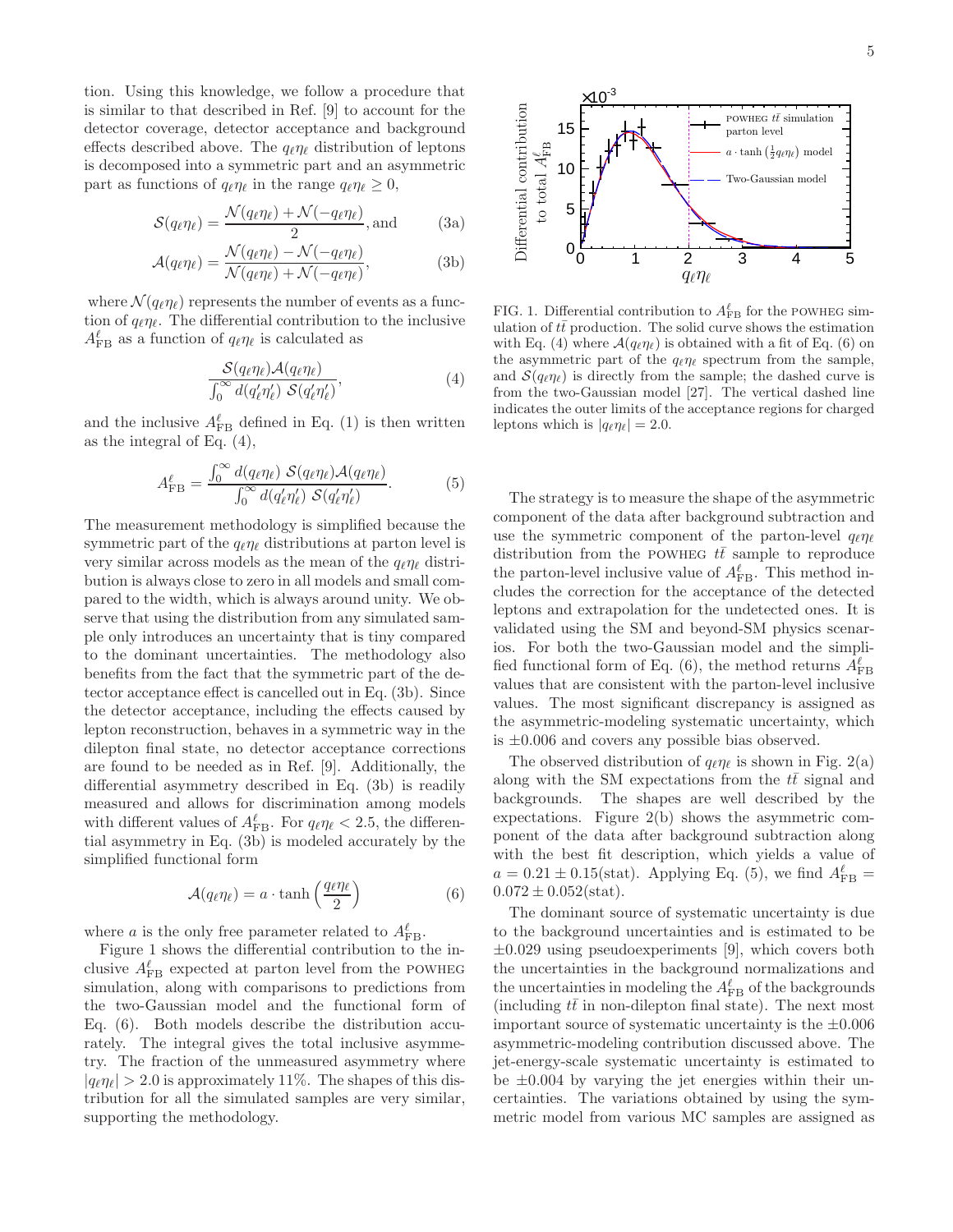

FIG. 2. (a): Comparison of the observed distribution of  $q_{\ell} \eta_{\ell}$ with the SM expectations. (b): Asymmetric part of the distribution in (a) defined in Eq. (3b) from data after background subtraction together with the best fit with Eq. (6) and the expectations from the powheg MC model. The data points in (b) are placed at the bin centroids predicted by the powheg simulation. The inner bars on the data points represent the statistical uncertainties, while the outer bars represent the total uncertainties. The bands indicate the one standard deviation region for statistical and statistical+systematic uncertainties.

the symmetric-modeling systematic uncertainty, which is  $\pm 0.001$ . Other sources of uncertainties due to the uncertainties in the parton showering model, the modeling of color reconnection, the amount of initial-state and final-state radiation, and the uncertainty on the partondistribution functions, are found to be negligible. The total systematic uncertainty,  $\pm 0.03$ , is estimated by summing the individual contributions in quadrature. The final result is  $a = 0.21 \pm 0.15(\text{stat}) \pm 0.08(\text{syst})$  and  $A_{\text{FB}}^{\ell} = 0.072 \pm 0.052 \text{(stat)} \pm 0.030 \text{(syst)}.$  This result is consistent with the NLO SM expectation, the measurement in the lepton+jets final state by the CDF collaboration [9] and the measurement by the D0 collaboration [22, 23].

Identical methodology is used for measuring  $A_{\text{FB}}^{\ell\ell}$ . The observed distribution of  $\Delta \eta$  is shown in Fig. 3. We measure  $a = 0.16 \pm 0.15$ (stat)  $\pm 0.08$ (syst) and  $A_{\text{FB}}^{\ell\ell}$  =  $0.076\pm0.072(\mathrm{stat})\pm0.039(\mathrm{syst}),$  where the dominant systematic uncertainty is from backgrounds and has a value of  $\pm 0.037$ . The asymmetric and symmetric-modeling systematic uncertainties are estimated to be  $\pm 0.012$  and



FIG. 3. The same figures as Fig. 2, but with  $\Delta \eta$  instead of  $q_{\ell}\eta_{\ell}$ .

 $\pm 0.004$ , respectively. The jet-energy-scale systematic uncertainty is estimated to be  $\pm 0.003$ . Other systematic uncertainties are negligible. This result is consistent with both the NLO SM calculation [4] and the measurement by the D0 collaboration [22].

In order to obtain a more sensitive measurement, we combine the dilepton measurement of  $A_{\text{FB}}^{\ell}$  with the CDF measurement in the lepton+jets final state reported in Ref. [9],  $A_{\text{FB}}^{\ell} = 0.094 \pm 0.024 \text{(stat)} \frac{+0.022}{-0.017} \text{(syst)}$ . The combination is based on the asymmetric iterative algorithm of the best linear unbiased estimates approach [28, 29]. Since the measurements use statistically independent samples, the statistical uncertainties are uncorrelated. The background systematic uncertainties are treated as uncorrelated since they are mainly caused by the uncertainties in the modeling of the background  $q_{\ell} \eta_{\ell}$  distributions, which are largely uncorrelated between the two measurements. The recoil-modeling systematic uncertainty in the lepton+jets measurement and the asymmetric-modeling systematic uncertainty in the dilepton measurement (which includes the systematic uncertainty of recoil modeling) are treated as fully correlated. The jet-energy-scale systematic uncertainties are also treated as fully correlated. The other systematic uncertainties are negligible in one of the two measurements, thus only the non-negligible part is included.

The combined result is  $A_{\text{FB}}^{\ell} = 0.090_{-0.026}^{+0.028}$ , where 80% of the measurement weight is due to the lepton+jets re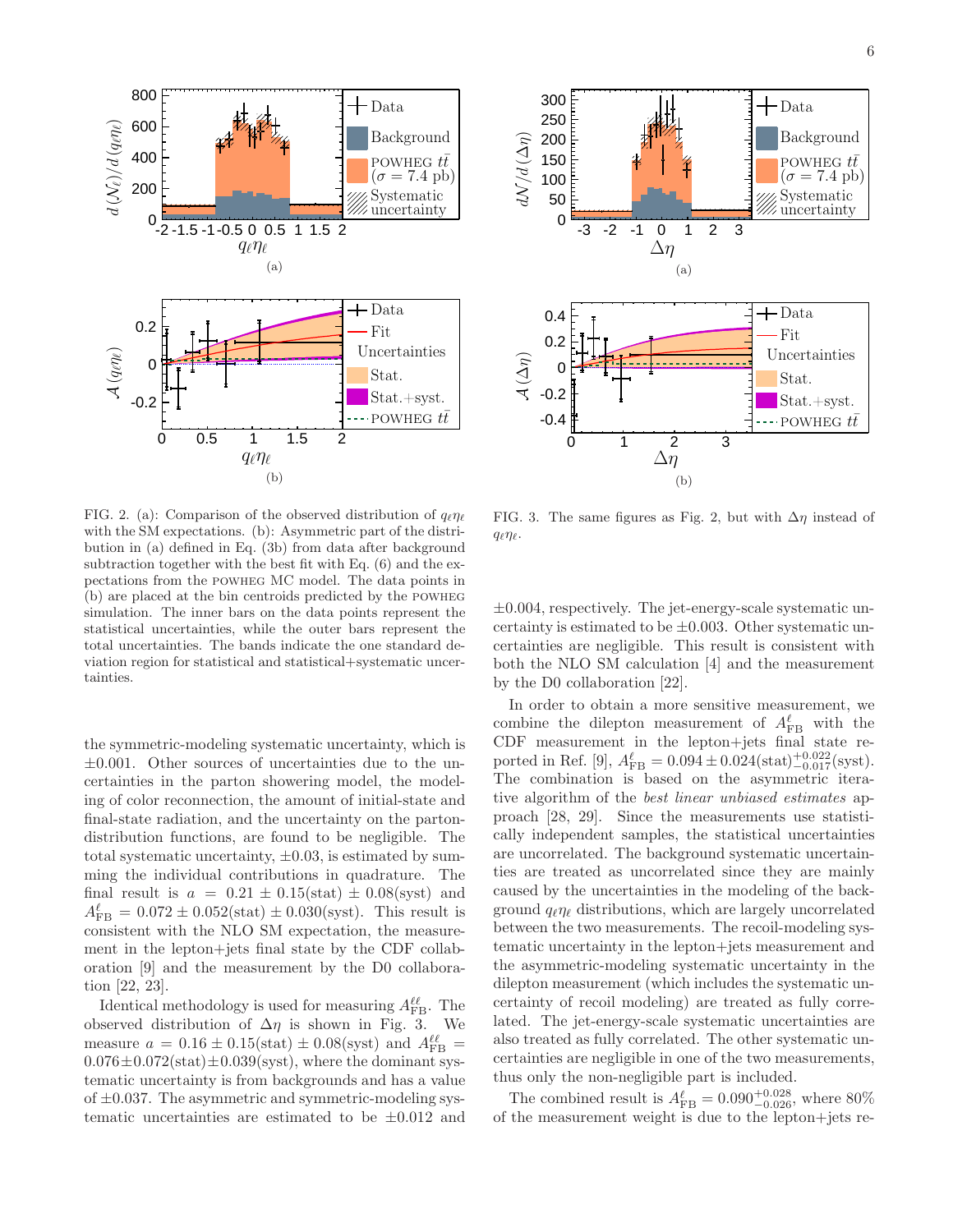sult and 20% is due to the dilepton result. The difference in the weights is mostly due to the larger size of the lepton+jets final state sample. The correlation factor between the two measurements is estimated to be 2.6%.

In conclusion, we measure the parton-level inclusive leptonic forward–backward asymmetry and leptonic pair asymmetry of top-quark pairs decaying into the dilepton final state using the full CDF Run II data set. The results are  $A_{\text{FB}}^{\ell} = 0.072 \pm 0.060$  and  $A_{\text{FB}}^{\ell\ell} = 0.076 \pm 0.082$ , both consistent with previous determinations and expectations. A combination of the CDF  $A_{\text{FB}}^{\ell}$  measurements yields  $A_{\text{FB}}^{\ell} = 0.090_{-0.026}^{+0.028}$ . This result is about two standard deviations larger than the NLO SM calculation of  $A_{\text{FB}}^{\ell} = 0.038 \pm 0.003$  [4], but is consistent with the 0.070– 0.076 range expected assuming unpolarized top-quark production and SM top-quark decay, given the measured value of  $A_{\text{FB}}^{t\bar{t}}$  by the CDF collaboration [9].

We thank the Fermilab staff and the technical staffs of the participating institutions for their vital contributions. This work was supported by the U.S. Department of Energy and National Science Foundation; the Italian Istituto Nazionale di Fisica Nucleare; the Ministry of Education, Culture, Sports, Science and Technology of Japan; the Natural Sciences and Engineering Research Council of Canada; the National Science Council of the Republic of China; the Swiss National Science Foundation; the A.P. Sloan Foundation; the Bundesministerium für Bildung und Forschung, Germany; the Korean World Class University Program, the National Research Foundation of Korea; the Science and Technology Facilities Council and the Royal Society, United Kingdom; the Russian Foundation for Basic Research; the Ministerio de Ciencia e Innovación, and Programa Consolider-Ingenio 2010, Spain; the Slovak R&D Agency; the Academy of Finland; the Australian Research Council (ARC); and the EU community Marie Curie Fellowship Contract No. 302103.

Japan 577-8502, °Kansas State University, Manhattan, KS 66506, USA, <sup>*p*</sup>Brookhaven National Laboratory, Upton, NY 11973, USA, <sup>q</sup>Queen Mary, University of London, London, E1 4NS, United Kingdom, "University of Melbourne, Victoria 3010, Australia, <sup>s</sup>Muons, Inc., Batavia, IL 60510, USA, <sup>t</sup>Nagasaki Institute of Applied Science, Nagasaki 851-0193, Japan, "National Research Nuclear University, Moscow 115409, Russia,  $v$ Northwestern University, Evanston, IL 60208, USA, <sup>w</sup>University of Notre Dame, Notre Dame, IN 46556, USA, <sup>x</sup>Universidad de Oviedo, E-33007 Oviedo, Spain,  $\rm^9CNRS\text{-}IN2P3$ , Paris, F-75205 France, <sup>z</sup>Universidad Tecnica Federico Santa Maria, 110v Valparaiso, Chile, aaThe University of Jordan, Amman 11942, Jordan, bbUniversite catholique de Louvain, 1348 Louvain-La-Neuve, Belgium, <sup>cc</sup>University of Zürich, 8006 Zürich, Switzerland, <sup>dd</sup>Massachusetts General Hospital, Boston, MA 02114 USA, eeHarvard Medical School, Boston, MA 02114 USA,  $^{ff}$ Hampton University, Hampton, VA 23668, USA, <sup>99</sup>Los Alamos National Laboratory, Los Alamos, NM 87544, USA,  $^{hh}$ Università degli Studi di Napoli Federico I, I-80138 Napoli, Italy

- [1] T. Aaltonen *et al.* (CDF Collaboration), Phys. Rev. D 87, 092002 (2013).
- [2] V. Abazov *et al.* (D0 Collaboration), arXiv:1405.0421 [hep-ex].
- [3] T. Aaltonen *et al.* (CDF Collaboration), Phys. Rev. Lett. 111, 182002 (2013).
- [4] W. Bernreuther and Z.-G. Si, Phys. Rev. D 86, 034026 (2012).
- [5] D.-W. Jung, P. Ko, and J. S. Lee, Phys. Lett. B 701, 248 (2011); D.-W. Jung, P. Ko, J. S. Lee, and S. hyeon Nam, *ibid*. 691, 238 (2010); P. H. Frampton, J. Shu, and K. Wang, *ibid*. 683, 294 (2010); E. Alvarez, L. Rold, ´ and A. Szynkman, J. High Energy Phys. 05, 070 (2011); C.-H. Chen, G. Cvetic, and C. Kim, Phys. Lett. B 694, 393 (2011); Y.-k. Wang, B. Xiao, and S.-h. Zhu, Phys. Rev. D 82, 094011 (2010); A. Djouadi, G. Moreau, F. Richard, and R. K. Singh, *ibid*. 82, 071702 (2010); R. S. Chivukula, E. H. Simmons, and C.-P. Yuan, *ibid*. 82, 094009 (2010); B. Xiao, Y.-k. Wang, and S.-h. Zhu, *ibid*. 82, 034026 (2010); Q.-H. Cao, D. McKeen, J. L. Rosner, G. Shaughnessy, and C. E. M. Wagner, *ibid*. 81, 114004 (2010); I. Doršner, S. Fajfer, J. F. Kamenik, and N. Košnik, *ibid.* **81**, 055009 (2010); S. Jung, H. Murayama, A. Pierce, and J. D. Wells, *ibid*. 81, 015004 (2010); J. Shu, T. M. P. Tait, and K. Wang, *ibid*. 81, 034012 (2010); A. Arhrib, R. Benbrik, and C.-H. Chen, *ibid*. 82, 034034 (2010); J. Cao, Z. Heng, L. Wu, and J. M. Yang, *ibid*. 81, 014016 (2010); V. Barger, W.-Y. Keung, and C.-T. Yu, *ibid*. 81, 113009 (2010); P. Ferrario and G. Rodrigo, *ibid*. 78, 094018 (2008); 80, 051701 (2009); M. Bauer, F. Goertz, U. Haisch, T. Pfoh, and S. Westhoff, J. High Energy Phys. 11, 039 (2010); K. Cheung, W.-Y. Keung, and T.-C. Yuan, Phys. Lett. B 682, 287 (2009).
- [6] W. Bernreuther and Z.-G. Si, Nucl. Phys. B837, 90  $(2010).$
- [7] A. Falkowski, M. L. Mangano, A. Martin, G. Perez, and J. Winter, Phys. Rev. D 87, 034039 (2013).
- [8] Z. Hong, Ph.D. thesis, Texas A&M University [Report No. FERMILAB-THESIS-2014-05].
- [9] T. Aaltonen *et al.* (CDF Collaboration), Phys. Rev. D

<sup>∗</sup> Deceased

<sup>&</sup>lt;sup>†</sup> With visitors from <sup>a</sup>University of British Columbia, Vancouver, BC V6T 1Z1, Canada, <sup>b</sup>Istituto Nazionale di Fisica Nucleare, Sezione di Cagliari, 09042 Monserrato (Cagliari), Italy, <sup>c</sup>University of California Irvine, Irvine, CA 92697, USA, <sup>d</sup>Institute of Physics, Academy of Sciences of the Czech Republic, 182 21, Czech Republic,  ${}^e$ CERN, CH-1211 Geneva, Switzerland, <sup>f</sup>Cornell University, Ithaca, NY 14853, USA, <sup>9</sup>University of Cyprus, Nicosia CY-1678, Cyprus, <sup>h</sup>Office of Science, U.S. Department of Energy, Washington, DC 20585, USA, <sup>*i*</sup>University College Dublin, Dublin 4, Ireland, <sup>*j*</sup>ETH, 8092 Zürich, Switzerland, <sup>k</sup>University of Fukui, Fukui City, Fukui Prefecture, Japan 910-0017, <sup>*l*</sup>Universidad Iberoamericana, Lomas de Santa Fe, México, C.P. 01219, Distrito Federal, <sup>m</sup>University of Iowa, Iowa City, IA 52242, USA, "Kinki University, Higashi-Osaka City,